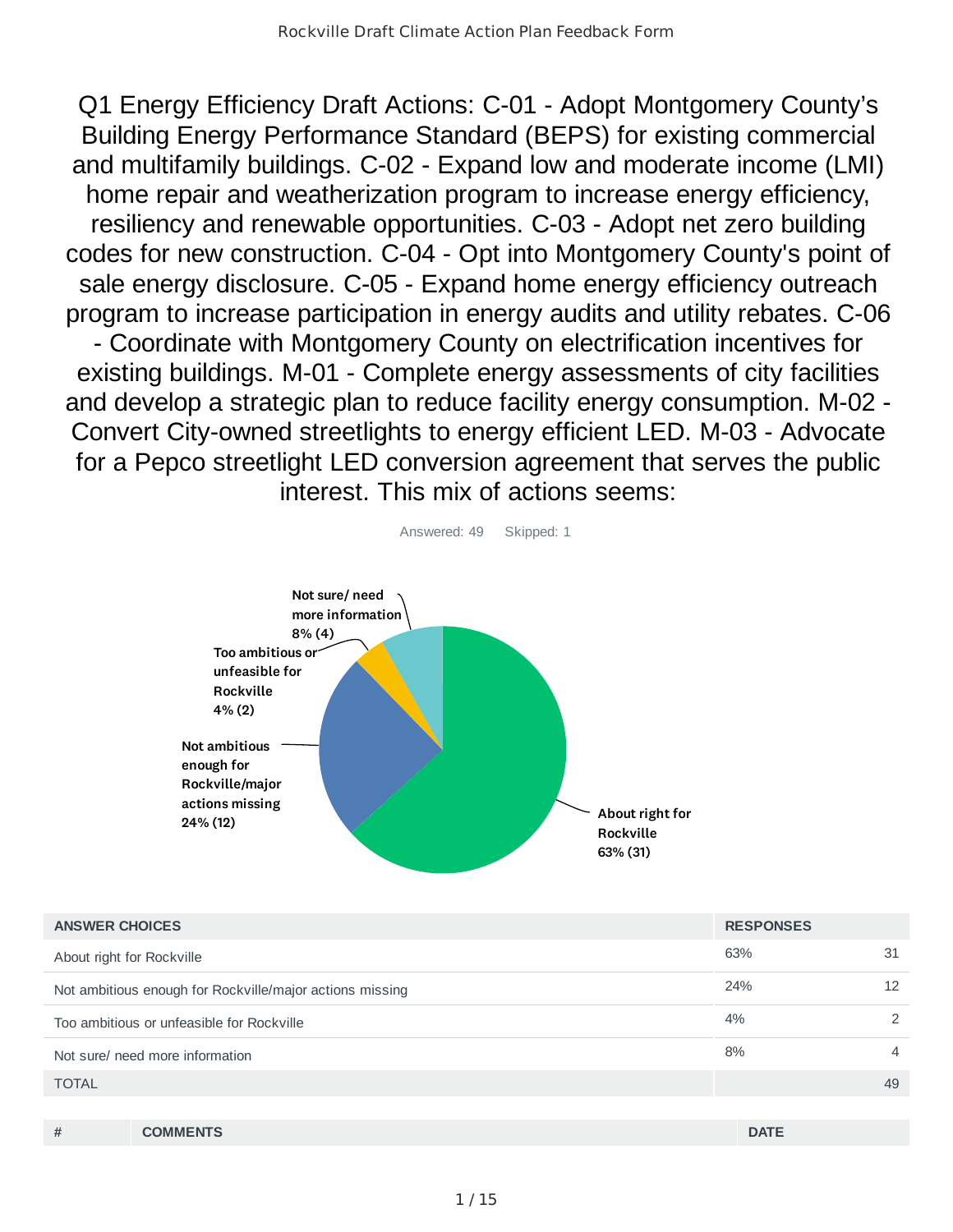| $\mathbf{1}$   | Very sound approach!                                                                                                                                                                                                                                                                                                                                                                                                                                                                                                                                                                                                                                                                                                                           | 7/31/2021 3:37 PM  |
|----------------|------------------------------------------------------------------------------------------------------------------------------------------------------------------------------------------------------------------------------------------------------------------------------------------------------------------------------------------------------------------------------------------------------------------------------------------------------------------------------------------------------------------------------------------------------------------------------------------------------------------------------------------------------------------------------------------------------------------------------------------------|--------------------|
| 2              | Require reuse and recycling of building debris (e.g., from demolishing) and excess materials<br>(e.g., leftover lumber).                                                                                                                                                                                                                                                                                                                                                                                                                                                                                                                                                                                                                       | 7/31/2021 11:48 AM |
| 3              | Lots of great ideas here. Love the net zero requirement for new buildings. Coordination<br>between programs that can capitalize on synergies would be ideal. (Electrification and PV both<br>requiring an upgraded electrical panel, etc.) LED street lights are definitely a good thing, but<br>light pollution and impacts on human health and wildlife should be a consideration as well.<br>LEDs are great at producing white light, but consider what the options are for less blue light. It<br>would be good to have more planning around what lighting is actually like on the street.<br>Education could help too. Flagstaff, Arizona has done a good job with light pollution and might<br>be a place to learn about best practices. | 7/29/2021 3:20 PM  |
| 4              | What about recycling?                                                                                                                                                                                                                                                                                                                                                                                                                                                                                                                                                                                                                                                                                                                          | 7/29/2021 10:48 AM |
| 5              | M-02. Could you also consider light pollution and the effect of blue light spectrum? I am all for<br>LEDs done correctly. Please see https://www.darksky.org/our-work/lighting/lighting-for-<br>citizens/led-guide/                                                                                                                                                                                                                                                                                                                                                                                                                                                                                                                            | 7/29/2021 10:37 AM |
| 6              | Seem to be half hearted attempt at being "green"; decrease hours of operation (scale back<br>HVAC and lighting) of municipal buildings; make BEPS the minimum standards and require<br>existing buildings to make improvements within reasonable timeframe                                                                                                                                                                                                                                                                                                                                                                                                                                                                                     | 7/29/2021 9:48 AM  |
| $\overline{7}$ | Good luck controlling the weather. My question to all greenbeans is "how did the glaciers that<br>were up to 3 miles thick all the way down to New York and the Great Lakes melt before the<br>first fossil fuel besides wood was ever used? Things that make you go hmmmm. The planet<br>has been warming way before the .gov wanted to steal your tax dollars for some bogus man<br>made global warming nonsense. Does anyone realize the damage done to the Earth mining for<br>your car battery's lithium, or how much jet fuel is needed to de-ice wind turbines? Remember<br>these climate Democrats think like children, they can't seem to think of consequence                                                                        | 7/29/2021 6:47 AM  |
| 8              | This doesn't include requirements for renovations like minimum reflectivity for shingles. Too<br>often people replace their roofs with cheap black shingles which can raise indoor temperatures<br>by 15 degrees, increasing cooling costs and energy consumption.                                                                                                                                                                                                                                                                                                                                                                                                                                                                             | 7/28/2021 9:22 PM  |
| 9              | It's good to convert current streetlights to LEDs, but we need to have fewer, less bright lights<br>to prevent light pollution                                                                                                                                                                                                                                                                                                                                                                                                                                                                                                                                                                                                                 | 7/28/2021 7:13 PM  |
| 10             | I don't see goals related to education and awareness of Rockville community members related<br>to internal government changes described above. Without public support and involvement, the<br>effort will subject to political whims.                                                                                                                                                                                                                                                                                                                                                                                                                                                                                                          | 7/28/2021 6:31 PM  |
| 11             | surprised some of these actions haven't already been taken                                                                                                                                                                                                                                                                                                                                                                                                                                                                                                                                                                                                                                                                                     | 7/28/2021 5:03 PM  |
| 12             | Growth for growth's sake is the philosophy of a cancer cell. Stop building new housing, roads,<br>and destroying forests and waterways.                                                                                                                                                                                                                                                                                                                                                                                                                                                                                                                                                                                                        | 7/28/2021 3:18 PM  |
| 13             | Needs a cost-benefit analysis                                                                                                                                                                                                                                                                                                                                                                                                                                                                                                                                                                                                                                                                                                                  | 7/28/2021 12:11 PM |
| 14             | I would to see a Dark Sky policy in place for Rockville instead of LED conversion. Unless the<br>LED light-emitting diode duplicate Dark Sky technology?                                                                                                                                                                                                                                                                                                                                                                                                                                                                                                                                                                                       | 7/28/2021 11:44 AM |
| 15             | should meet or exceed California energy-efficient high standards, but not in a way that may<br>impact businesses. Incentives related based on energy efficiency points such as LEED Cert,<br>silver, Gold, Platinum translates to more incentive. (Reduce Tax break for a year or two,<br>upfront rebate program, etc)                                                                                                                                                                                                                                                                                                                                                                                                                         | 7/28/2021 11:10 AM |
| 16             | gobbly gook                                                                                                                                                                                                                                                                                                                                                                                                                                                                                                                                                                                                                                                                                                                                    | 7/28/2021 11:03 AM |
| 17             | Require all new commercial construction to include roof-top solar. Build solar canopies over<br>new and existing parking lots.                                                                                                                                                                                                                                                                                                                                                                                                                                                                                                                                                                                                                 | 7/28/2021 10:50 AM |
| 18             | Timelines way too slow, vague.                                                                                                                                                                                                                                                                                                                                                                                                                                                                                                                                                                                                                                                                                                                 | 7/28/2021 10:50 AM |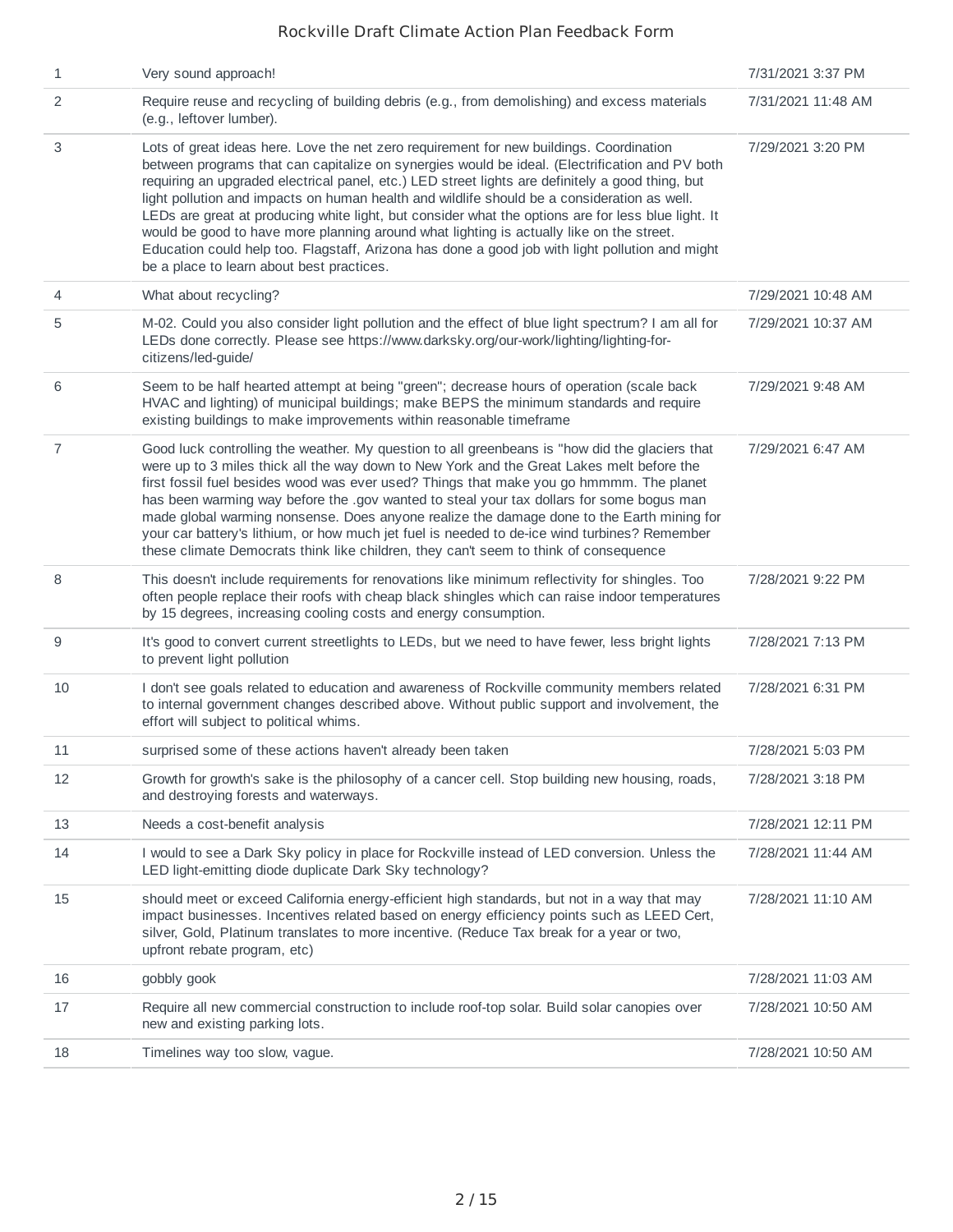Q2 Renewable Energy Draft Actions: C-07 - Advocate to increase the Maryland Renewable Portfolio Standard by 2030. C-08 - Coordinate with Montgomery County on development of the Community Choice Energy Program to aggregate green power purchasing. C-09 - Promote private solar and geothermal installations (e.g., solar co-op, streamlined permitting, and expanding access for low-to-moderate income residents). M-04 - Identify feasible opportunities for solar photovoltaic installations on City property. M-05 - Purchase renewable energy certificates (RECs) for municipal electricity. This mix of actions seems:



| <b>ANSWER CHOICES</b>                                     | <b>RESPONSES</b> |    |
|-----------------------------------------------------------|------------------|----|
| About right for Rockville                                 | 63%              | 31 |
| Not ambitious enough for Rockville/ major actions missing | 27%              | 13 |
| Too ambitious or unfeasible for Rockville                 | 4%               |    |
| Not sure/ need more information                           | 6%               | 3  |
| <b>TOTAL</b>                                              |                  | 49 |

| # | <b>COMMENTS</b>                                                                                                                                                                      | <b>DATE</b>        |
|---|--------------------------------------------------------------------------------------------------------------------------------------------------------------------------------------|--------------------|
|   | There needs to be greater effort to entice/support efforts related to multi-family housing as this<br>is lacking, even though Mayor & Council support increased density development. | 8/5/2021 2:10 PM   |
|   | The City needs to tackle the issue of trees (private and city-owned) that block the sun from<br>reaching ideal solar installation sites on private property.                         | 8/1/2021 10:23 AM  |
|   | Require new builds and substantial renovations to incorporate C-09 and energy-saving<br>measures such as leaving shade trees in place.                                               | 7/31/2021 11:48 AM |
| 4 | C-07: "Advocate" is not much of a commitment. How about setting a numerical goal for 2030?                                                                                           | 7/29/2021 10:02 AM |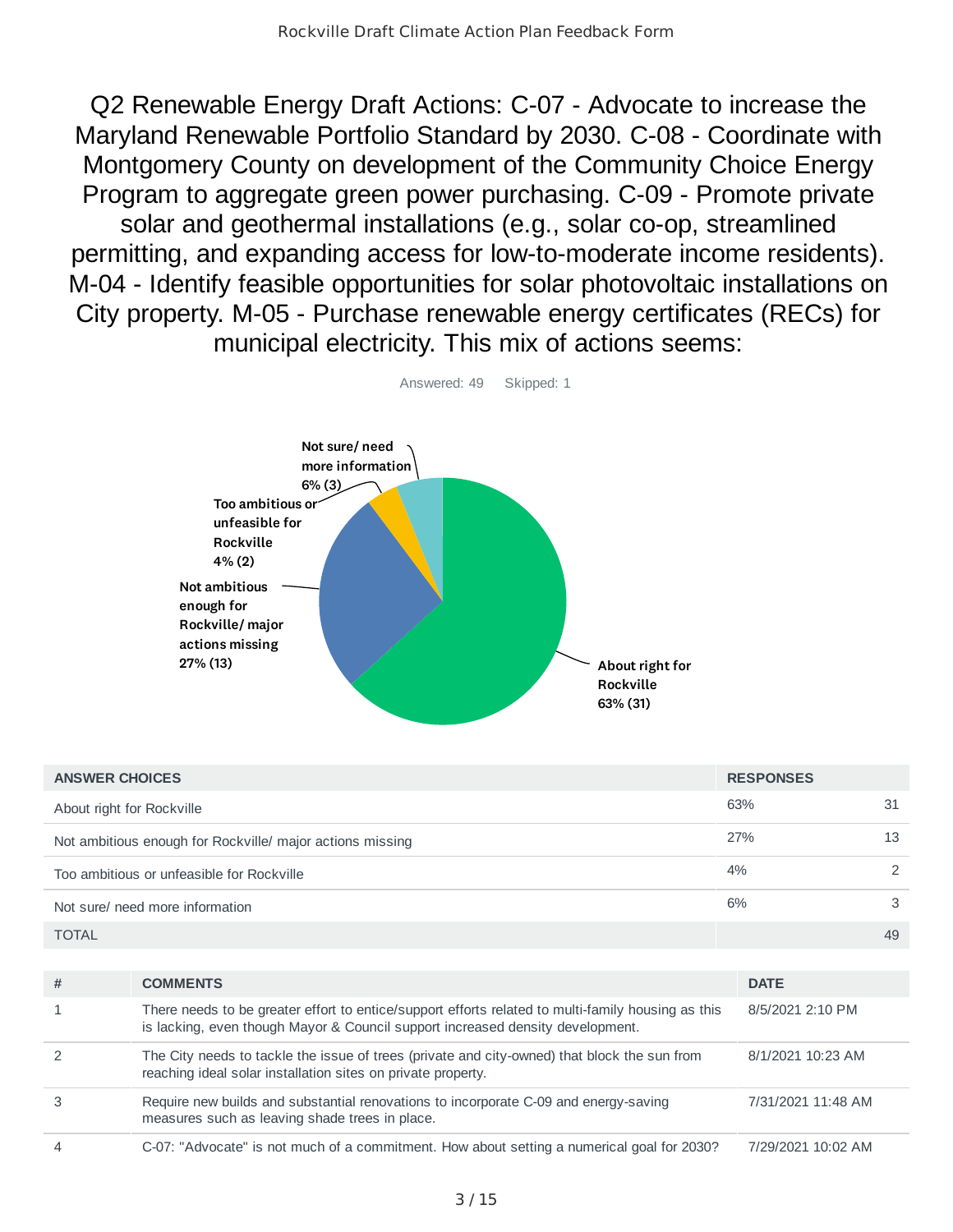M-04: "Identify feasible opportunities" seems like a cop out. How about setting a goal based on the opportunities found. Like, install PV on at least 50% of feasible locations.

| 5              | Make MD renewable portfolio standard by 2026; give tax breaks for use of geothermal and<br>solar to all residents; enact, not just identify, solar installations on city property; decrease<br>hours of operation (decrease lighting and HVAC) of city buildings; make all city vehicles<br>electric                                                                                                                                                                                                                                                                                                                                                                    | 7/29/2021 9:48 AM  |
|----------------|-------------------------------------------------------------------------------------------------------------------------------------------------------------------------------------------------------------------------------------------------------------------------------------------------------------------------------------------------------------------------------------------------------------------------------------------------------------------------------------------------------------------------------------------------------------------------------------------------------------------------------------------------------------------------|--------------------|
| 6              | Good luck controlling the weather. My question to all greenbeans is "how did the glaciers that<br>were up to 3 miles thick all the way down to New York and the Great Lakes melt before the<br>first fossil fuel besides wood was ever used? Things that make you go hmmmm. The planet<br>has been warming way before the .gov wanted to steal your tax dollars for some bogus man<br>made global warming nonsense. Does anyone realize the damage done to the Earth mining for<br>your car battery's lithium, or how much jet fuel is needed to de-ice wind turbines? Remember<br>these climate Democrats think like children, they can't seem to think of consequence | 7/29/2021 6:47 AM  |
| $\overline{7}$ | surprised some of these actions haven't already been taken                                                                                                                                                                                                                                                                                                                                                                                                                                                                                                                                                                                                              | 7/28/2021 5:03 PM  |
| 8              | End all fossil fuel use by the city. Internal combustion is killing us all.                                                                                                                                                                                                                                                                                                                                                                                                                                                                                                                                                                                             | 7/28/2021 3:18 PM  |
| 9              | Needs a cost-benefit analysis                                                                                                                                                                                                                                                                                                                                                                                                                                                                                                                                                                                                                                           | 7/28/2021 12:11 PM |
| 10             | Add Residential homeowner rebates/incentives for renewable energy projects.                                                                                                                                                                                                                                                                                                                                                                                                                                                                                                                                                                                             | 7/28/2021 11:42 AM |
| 11             | Depends on the cost analysis. Cheaper KWH then yes.                                                                                                                                                                                                                                                                                                                                                                                                                                                                                                                                                                                                                     | 7/28/2021 11:10 AM |
| 12             | I would look into the creation of a City of Rockville owned solar power company using rooftops<br>with maximum effectiveness of solar potential. This would be similar to the city owned water<br>and trash.                                                                                                                                                                                                                                                                                                                                                                                                                                                            | 7/28/2021 11:08 AM |
| 13             | support nuclear, since it generates when there is no sun or wind. Also Nuclear Reg<br>Commission is part of the Rockville economy. Need language to support Nuclear energy in the<br>future and not simply " feel good" sources which coal is slowly reduced in our region                                                                                                                                                                                                                                                                                                                                                                                              | 7/28/2021 11:03 AM |
| 14             | Require all new commercial construction to include roof-top solar. Build solar canopies over<br>new and existing parking lots.                                                                                                                                                                                                                                                                                                                                                                                                                                                                                                                                          | 7/28/2021 10:50 AM |
| 15             | Need to press State PSC to make Pepco change the fuel mix. You are still on coal, just check<br>it out.                                                                                                                                                                                                                                                                                                                                                                                                                                                                                                                                                                 | 7/28/2021 10:50 AM |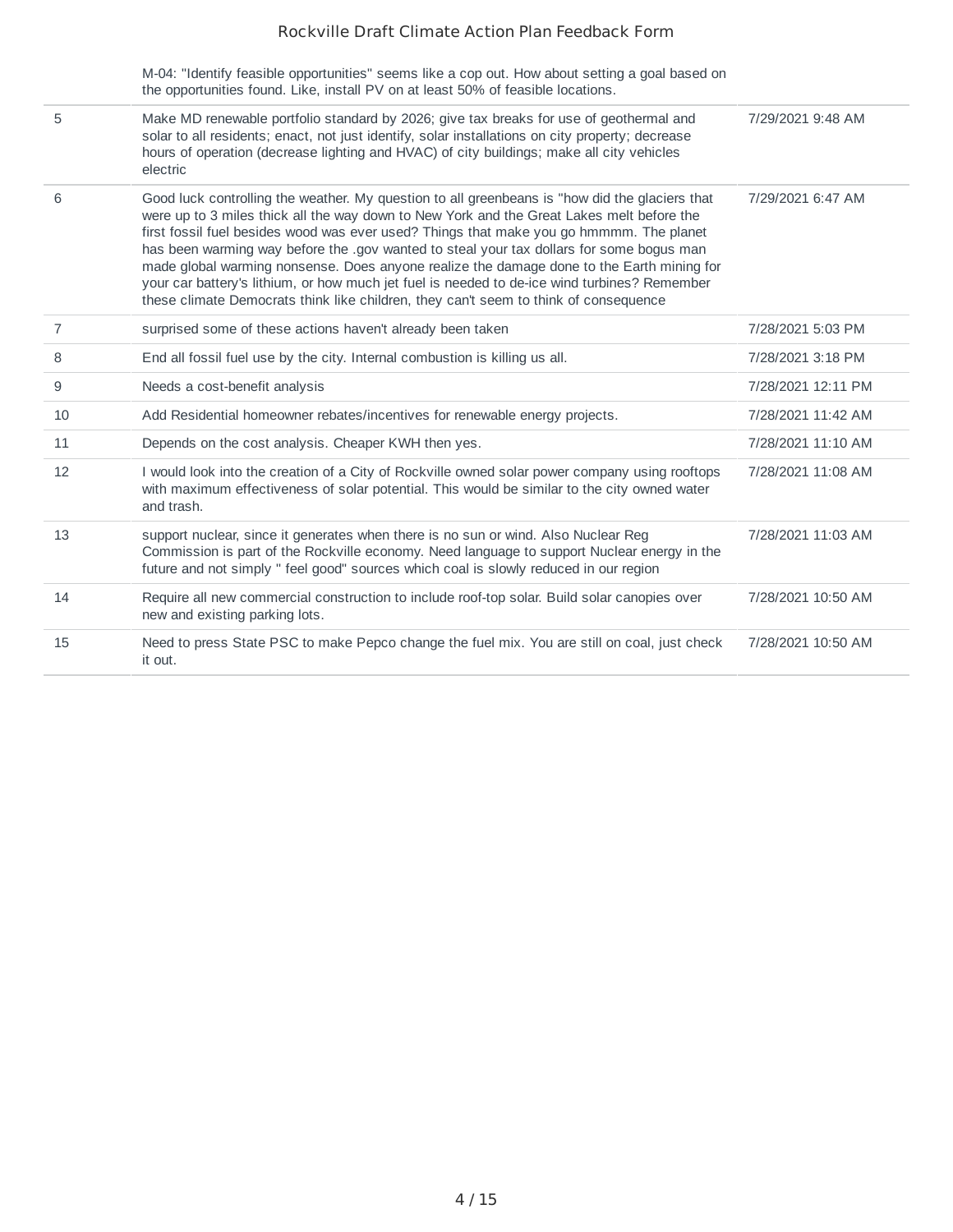Q3 Sustainable Transportation Draft Actions: C-10 - Work with WMATA, MDOT, and Montgomery County to maximize transit accessibility and ridership and enhance mobility options C-11 - Develop a Rockville Electric Vehicle (EV) Readiness Plan C-12 - Require new developments and redevelopments to be electric vehicle-ready C-13 - Promote a regional electric vehicle buyer co-op C-14 - Expand active transportation and shared micro-mobility network (implement improvements identified in Bicycle Master Plan and Vision Zero Plan) C-15 - Adopt a Pedestrian Master Plan M-06 - Convert the city fleet to cleaner and more efficient fuel sources M-07 - Create a new Capital Improvement Plan to expand electric vehicle charging infrastructure on City property to serve employees, fleet and the community M-08 - Update City teleworking and transit benefit policies to encourage City employees to reduce vehicle miles traveled. This mix of actions seems:



| <b>ANSWER CHOICES</b>                     | <b>RESPONSES</b> |               |
|-------------------------------------------|------------------|---------------|
| About right for Rockville                 | 57%              | 28            |
| Not ambitious enough/actions missing      | 35%              | 17            |
| Too ambitious or unfeasible for Rockville | 4%               | $\mathcal{P}$ |
| Not sure/ need more information           | 4%               | $\mathcal{P}$ |
| <b>TOTAL</b>                              |                  | 49            |
|                                           |                  |               |

| $\pi$ | <b>COMMENTS</b> | <b>DATE</b> |
|-------|-----------------|-------------|
|       |                 |             |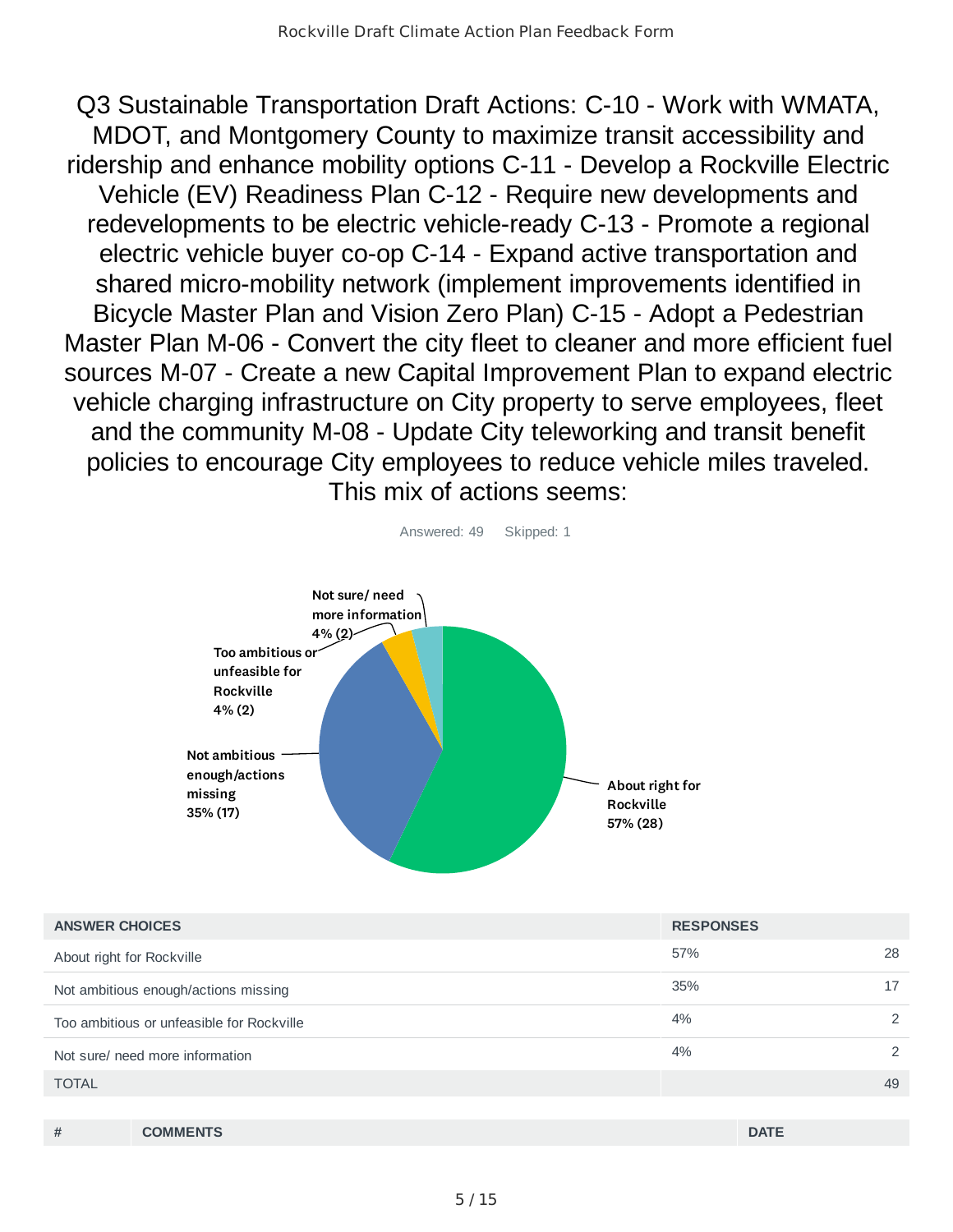| $\mathbf{1}$ | Please create pedestrian/bike bridges across major streets/freeways. IE: 355, 270, Veirs Mill                                                                                                                                                                                                                                                                    | 8/3/2021 6:19 AM   |
|--------------|------------------------------------------------------------------------------------------------------------------------------------------------------------------------------------------------------------------------------------------------------------------------------------------------------------------------------------------------------------------|--------------------|
| 2            | Set a near-term goal of zero emissions vehicles for city fleet. Actively convert portion of<br>roadways to separated bike lanes.                                                                                                                                                                                                                                 | 7/31/2021 11:48 AM |
| 3            | Would like to see much more emphasis on walking and bicycles; what about encouragements<br>for people in the stores they visit using bikes?                                                                                                                                                                                                                      | 7/30/2021 5:05 PM  |
| 4            | Perhaps you'd consider this part of land use, but I'd like to see some road diets and<br>pedestrianized areas. I like the pedestrian matter plan idea, and would like that to be taken<br>seriously. Is there a place for education? Helping people be aware of transit options accessible<br>to them? Or, incentives for not driving/disincentives for driving? | 7/29/2021 3:20 PM  |
| 5            | The City should ensure it works more actively with neighboring jurisdictions to reduce the<br>City's residents' reliance on cars for transportation. The City should also consider initiatives to<br>change people's mindset about taking cars if other alternatives exist, like changing zoning laws<br>to make parking spaces less available.                  | 7/29/2021 1:35 PM  |
| 6            | Support high speed internet to facilitate work from home and business development.                                                                                                                                                                                                                                                                               | 7/29/2021 10:48 AM |
| 7            | Make sure multi-family units (i.e. apartments) have access to Level 2 EV chargers.<br>Importantly, do everything you can to make sure these charging stations are powered by<br>renewable energy.                                                                                                                                                                | 7/29/2021 10:02 AM |
| 8            | accelerate actions, make city vehicles electric by 2023; provide electric charging stations<br>throughout the city; curb development, make vehicle use more bothersome, make<br>pedestrian/bike paramount, new pathways, lighting, protection from vehicles; require city<br>employees to reduce vehicle miles traveled                                          | 7/29/2021 9:48 AM  |
| 9            | The damage to mother Earth while mining lithium isn't worth the reward. Wind turbines create<br>more pollution during manufacturing than benefits.                                                                                                                                                                                                               | 7/29/2021 6:47 AM  |
| 10           | There's no item to increase monitoring for modified and unmaintained exhaust systems. There<br>should be training and dedicated personnel within the RCPD.                                                                                                                                                                                                       | 7/28/2021 9:22 PM  |
| 11           | Link to existing community groups to get their buy-in; establish liaisons with existing<br>community groups.                                                                                                                                                                                                                                                     | 7/28/2021 6:31 PM  |
| 12           | Less cars, more bike paths that DO NOT parallel roads.                                                                                                                                                                                                                                                                                                           | 7/28/2021 3:18 PM  |
| 13           | Needs a cost-benefit analysis                                                                                                                                                                                                                                                                                                                                    | 7/28/2021 12:11 PM |
| 14           | Add EV rebates and EV Charger purchase and installation incentives.                                                                                                                                                                                                                                                                                              | 7/28/2021 11:42 AM |
| 15           | do not encourage electric vehicles until more than 80 % of our area generation is non-coal.<br>Otherwise, electric cars are simply adding to Coal emissions.                                                                                                                                                                                                     | 7/28/2021 11:03 AM |
| 16           | All new City vehicle purchases should be electric. A few gas cars can be kept for 100+ mile<br>trips, but all future car purchases should be 100% electric.                                                                                                                                                                                                      | 7/28/2021 10:50 AM |
| 17           | Need to set timeline in detail for conversion of Rockville City fleet.                                                                                                                                                                                                                                                                                           | 7/28/2021 10:50 AM |
| 18           | We need more separate bike paths- not connected to roads. A path should follow watts branch<br>stream and hook up to the tow path. As you can see the 10 mile loop around Rockville is<br>always busy where we live.                                                                                                                                             | 7/28/2021 10:36 AM |
| 19           | The Bicycle Master plan could use some more protected Bike lanes.                                                                                                                                                                                                                                                                                                | 7/28/2021 10:21 AM |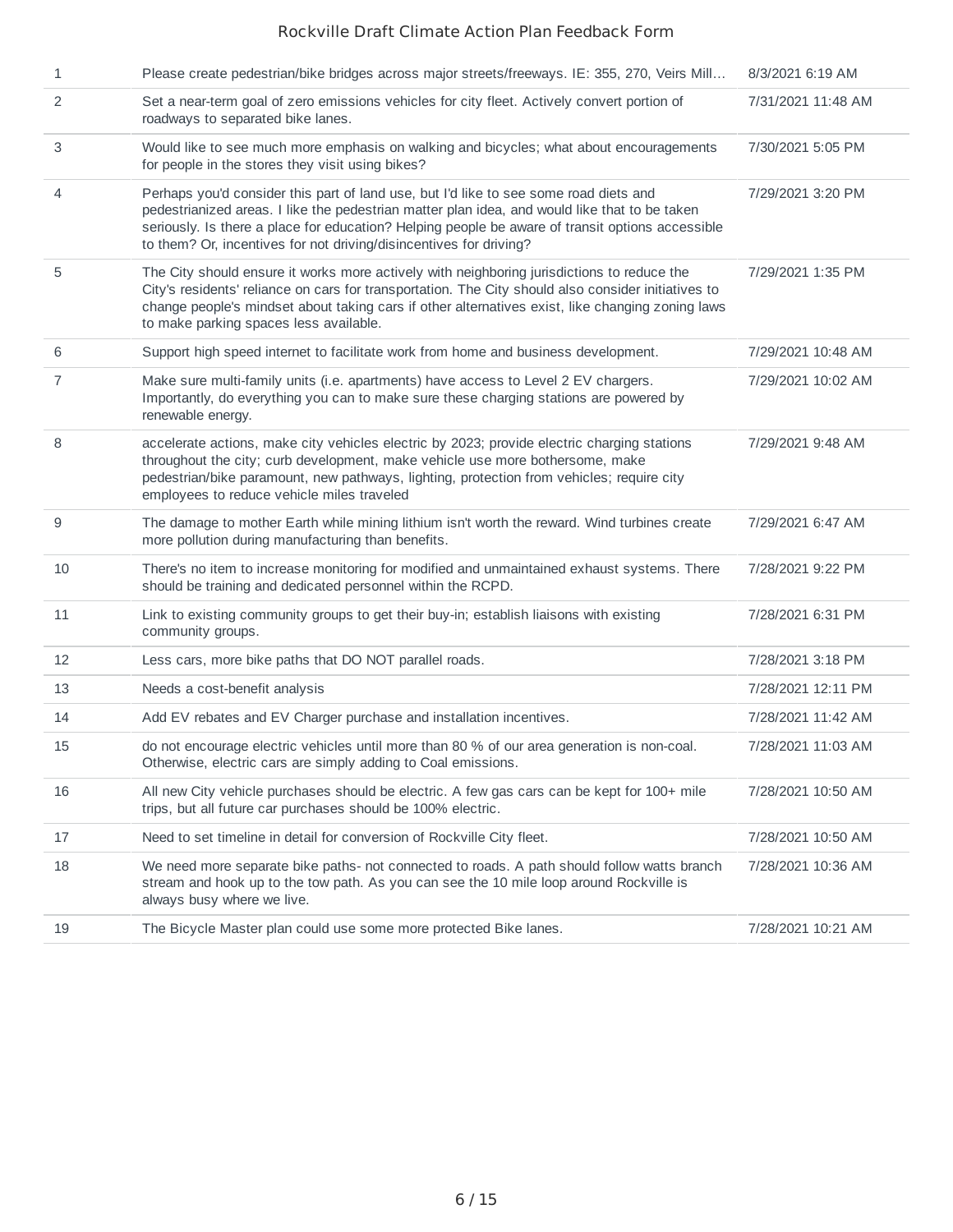Q4 Land Management Draft Actions: C-16 - Implement 2040 Comprehensive Plan to steer the most-dense development/redevelopment to mixed-use, transit-served locations to reduce VMT and conserve/restore environmental areas. C-17 - Expand education and incentives to support tree planting and native habitat landscaping conversions on private property and removal of non-native invasive plants. M-09 - Develop a Green Space Management Plan for public lands to assess and restore trees, forests, meadows, stream valleys and wetlands. This mix of actions seems:



| <b>ANSWER CHOICES</b>                                    | <b>RESPONSES</b> |    |
|----------------------------------------------------------|------------------|----|
| About right for Rockville                                | 57%              | 28 |
| Not ambitious enough for Rockville/major actions missing | 33%              | 16 |
| Too ambitious or unfeasible for Rockville                | 4%               |    |
| Not sure/ need more information                          | 6%               | 3  |
| <b>TOTAL</b>                                             |                  | 49 |

| #              | <b>COMMENTS</b>                                                                                                                                                                         | <b>DATE</b>        |
|----------------|-----------------------------------------------------------------------------------------------------------------------------------------------------------------------------------------|--------------------|
|                | Seek grants and redirect infrastructure funds toward transit oriented development.                                                                                                      | 7/31/2021 11:48 AM |
|                | The city must do more to decrease private automobile use, especially by eliminating parking<br>minimums near mass transit (e.g. within 1/2 mile)                                        | 7/31/2021 9:40 AM  |
|                | Need to really really protect and even expand green and wild places (Redwood Park for<br>example) in the face of all the development in the area                                        | 7/30/2021 5:05 PM  |
| $\overline{A}$ | All of my neighbors use terrible products to kill weeds and keep their grass green Those<br>pesticides go on the water we drink, the animals and children come in contact directly. You | 7/30/2021 10:15 AM |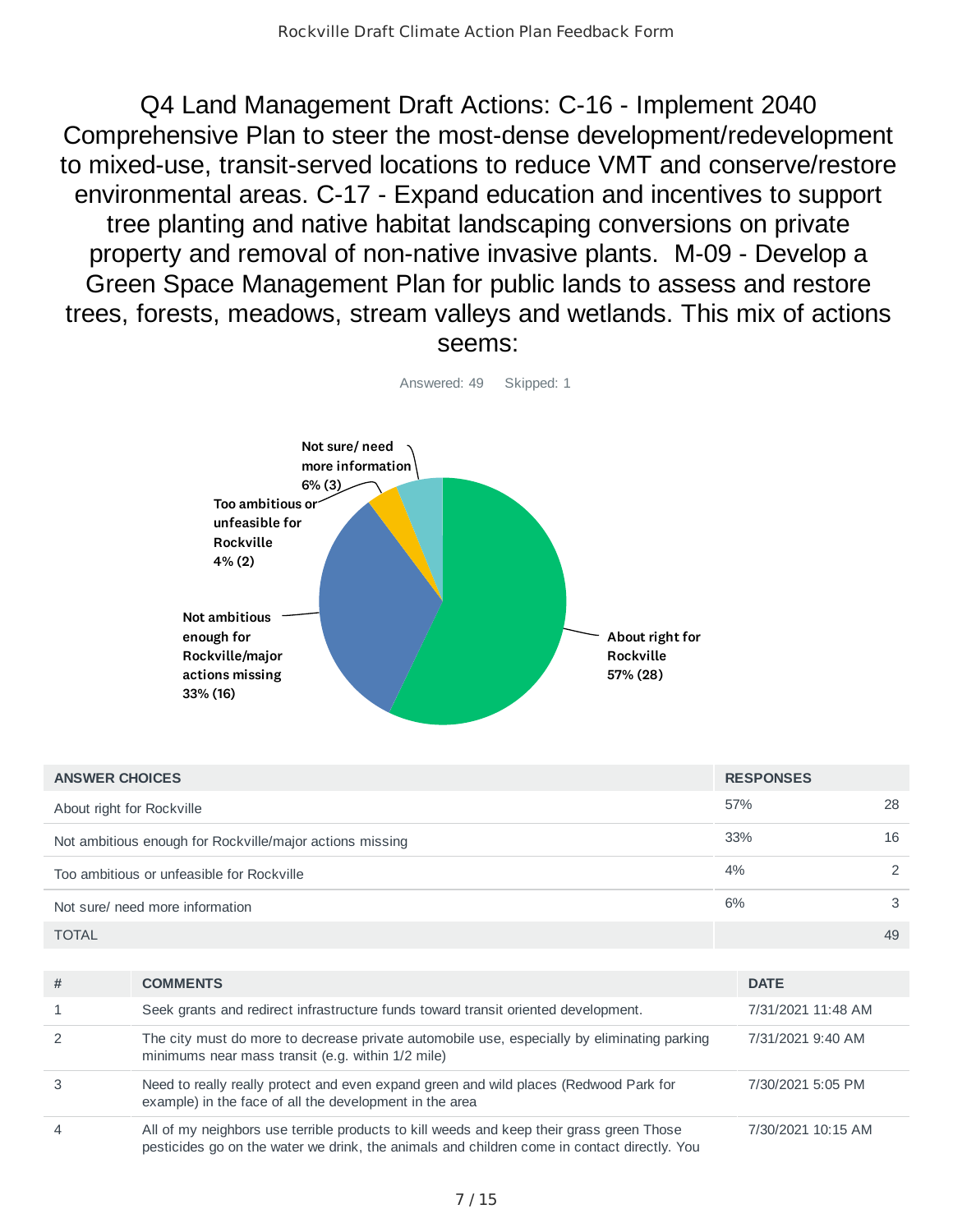|                | should have a he to he inspection. Also, companies that ho around providing these green<br>treatments should be monitored The type of herbicide they use should be forbidden.<br>Companies like Home Depot shod not sell these product as of it was innocuous. People should<br>be educated, especially new immigrants.                                                                                                                                                                                                                             |                    |
|----------------|-----------------------------------------------------------------------------------------------------------------------------------------------------------------------------------------------------------------------------------------------------------------------------------------------------------------------------------------------------------------------------------------------------------------------------------------------------------------------------------------------------------------------------------------------------|--------------------|
| 5              | Can the city explicitly protect open space from development? I would like to see dense,<br>transit-oriented development encouraged, not just steered.                                                                                                                                                                                                                                                                                                                                                                                               | 7/29/2021 3:20 PM  |
| 6              | The City should conduct a study to ensure it maximizes available City land to produce the best<br>benefits, especially considering the conversion of parking spaces and limiting the width of<br>roads and sidewalks to green spaces. The City also needs to develop a more aggressive<br>strategy to reduce its deer population. Deer have destroyed many of our native plants in our<br>community and promptly eat many even deer-resistant plants. This issue makes it very<br>expensive and difficult to restore green spaces in our community. | 7/29/2021 1:35 PM  |
| $\overline{7}$ | C-17 The general homeowner needs help identifying plants on the property and specific<br>choices to replace non-natives. Also nurseries need to quit selling invasives. Most people do<br>not have the time and/or interest to delve into landscape intracacies. I would add that finding<br>native plants is not easy, nor are they inexpensive. More help is needed here.                                                                                                                                                                         | 7/29/2021 10:37 AM |
| 8              | Keep Redgate park as natural as possible!                                                                                                                                                                                                                                                                                                                                                                                                                                                                                                           | 7/29/2021 10:02 AM |
| 9              | stop most-dense developments/redevelopment; restore and expand environmental areas;<br>actually plant (not support) more trees and native habitat landscaping on city property and give<br>tax breaks for such on private property; start restoring (not develop a plan to someday restore)<br>public lands                                                                                                                                                                                                                                         | 7/29/2021 9:48 AM  |
| 10             | Quit allowing illegals to flood our county creating more pollution morons                                                                                                                                                                                                                                                                                                                                                                                                                                                                           | 7/29/2021 6:47 AM  |
| 11             | There needs to be a provision to license landscaping and lawn service companies as that<br>industry is largely unregulated. There also needs to be a plan to phase out city-wide use of<br>gas-powered lawn equipment and unnecessary use of leaf blowers. Lawn equipment is a huge<br>source of air and water pollution (from spilled oil and gas) in our city.                                                                                                                                                                                    | 7/28/2021 9:22 PM  |
| 12             | I would love to see large lawns such as those at the Rockville Civic Center converted to<br>pollinator meadows. Better for environment than simple lawn and opportunity for wedding photo<br>backgrounds, etc.                                                                                                                                                                                                                                                                                                                                      | 7/28/2021 7:13 PM  |
| 13             | Focus on preserving mature trees                                                                                                                                                                                                                                                                                                                                                                                                                                                                                                                    | 7/28/2021 6:01 PM  |
| 14             | Moratorium on conversion of unoccupied land to human dwellings and businesses.                                                                                                                                                                                                                                                                                                                                                                                                                                                                      | 7/28/2021 3:18 PM  |
| 15             | Stop chopping down trees and disturbing old forest ecosystems with new development!                                                                                                                                                                                                                                                                                                                                                                                                                                                                 | 7/28/2021 1:50 PM  |
| 16             | Needs a cost-benefit analysis                                                                                                                                                                                                                                                                                                                                                                                                                                                                                                                       | 7/28/2021 12:11 PM |
| 17             | Area is crowded already. Preserved what's left of the green space.                                                                                                                                                                                                                                                                                                                                                                                                                                                                                  | 7/28/2021 11:10 AM |
| 18             | All tree plantings needs to be balanced out against allergen potentials. This region has the<br>highest unnecessary amount of tree allergies. Also home gardens should be encouraged in<br>conjunction with working with County Extension Office.                                                                                                                                                                                                                                                                                                   | 7/28/2021 11:08 AM |
| 19             | Trees can also create problems in suburbia. Don't spend money on trees when our western<br>counties are covered with them. We love trees but not where they fall on homes and waste<br>land use for recreation and agriculture                                                                                                                                                                                                                                                                                                                      | 7/28/2021 11:03 AM |
| 20             | More importantly than planting trees would be protecting mature trees in the City. The City<br>does a terrific job of giving away free trees every year, which his great, but a poor job of<br>protecting large, mature trees that are torn down for new development, or home tear-downs to<br>be replaced with large new houses.                                                                                                                                                                                                                   | 7/28/2021 10:50 AM |
| 21             | Need to state clearly how you will address urban heat islands within the City to deal with heat<br>extremes and how you will plant trees to combat that, with detailed time line.                                                                                                                                                                                                                                                                                                                                                                   | 7/28/2021 10:50 AM |
| 22             | The 2040 Comprehensive does not allow for enough density near Mass Transit stations                                                                                                                                                                                                                                                                                                                                                                                                                                                                 | 7/28/2021 10:21 AM |
|                |                                                                                                                                                                                                                                                                                                                                                                                                                                                                                                                                                     |                    |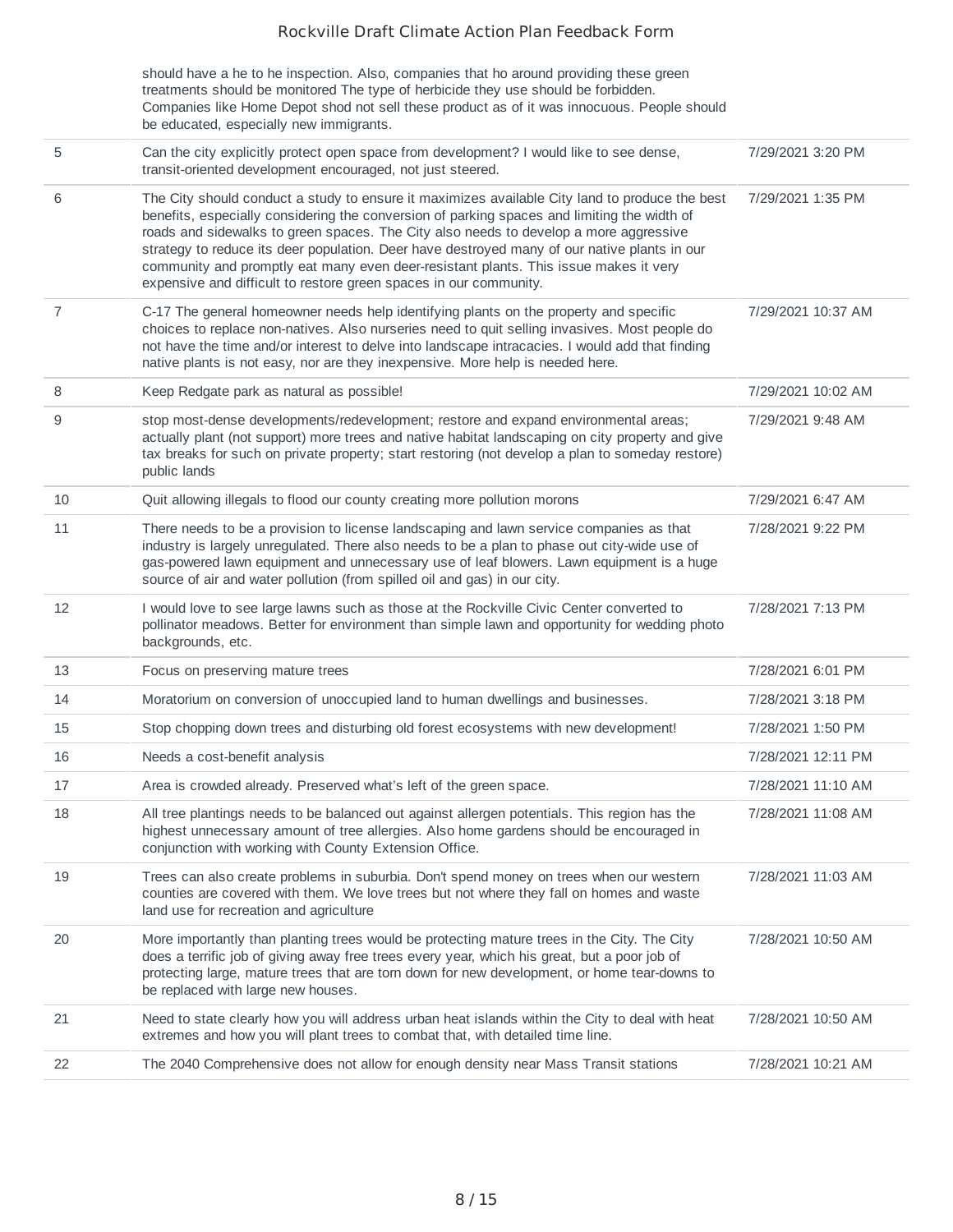Q5 Materials and Waste: C-18 - Develop a food waste composting program for residents. C-19 - Expand recycling and waste reduction outreach program to increase recycling compliance and waste diversion. M-10 - Develop a city sustainable procurement policy. This mix of actions seems:



| <b>ANSWER CHOICES</b>                                                  | <b>RESPONSES</b> |    |
|------------------------------------------------------------------------|------------------|----|
| About right for Rockville                                              | 59%              | 29 |
| Not ambitious enough for Rockville, or, some major actions are missing | 29%              | 14 |
| Too ambitious or unfeasible for Rockville                              | 2%               |    |
| Not sure/ need more information                                        | 10%              | 5  |
| <b>TOTAL</b>                                                           |                  | 49 |

| #              | <b>COMMENTS</b>                                                                                                                                                                                                                                                                                                                                                    | <b>DATE</b>       |
|----------------|--------------------------------------------------------------------------------------------------------------------------------------------------------------------------------------------------------------------------------------------------------------------------------------------------------------------------------------------------------------------|-------------------|
| $\mathbf{1}$   | Can Rockville schools be included in the composting program? There are many enthusiastic<br>students who can lead programs in their schools.                                                                                                                                                                                                                       | 8/6/2021 7:33 AM  |
| 2              | Please be transparent with what happens to our recycling, specifically. Please ensure compost<br>options are included with garbage at no additional cost.                                                                                                                                                                                                          | 8/3/2021 6:19 AM  |
| 3              | am not seeing any incentives to NOT use plastics: why not ban carrier bags? Can we not<br>improve the recycling of things like bikes, washing machines, TVs from the waste center and<br>provide them to those in need?                                                                                                                                            | 7/30/2021 5:05 PM |
| $\overline{4}$ | Recycling seems to not work well in many cases. There should be more emphasis on reducing<br>waste. Could the city restrict packaging at restaurants or stores? Encourage reusable<br>containers? Move away from single stream recycling? Maybe less waste gets categorized as<br>recycling that way but if more of it is *actually* recycled, it could be better. | 7/29/2021 3:20 PM |
| 5              | In addition to outreach and education, the City should take more active efforts to reduce the<br>amount of refuse generated. For example, the City bills residents the same amount for ten                                                                                                                                                                         | 7/29/2021 1:35 PM |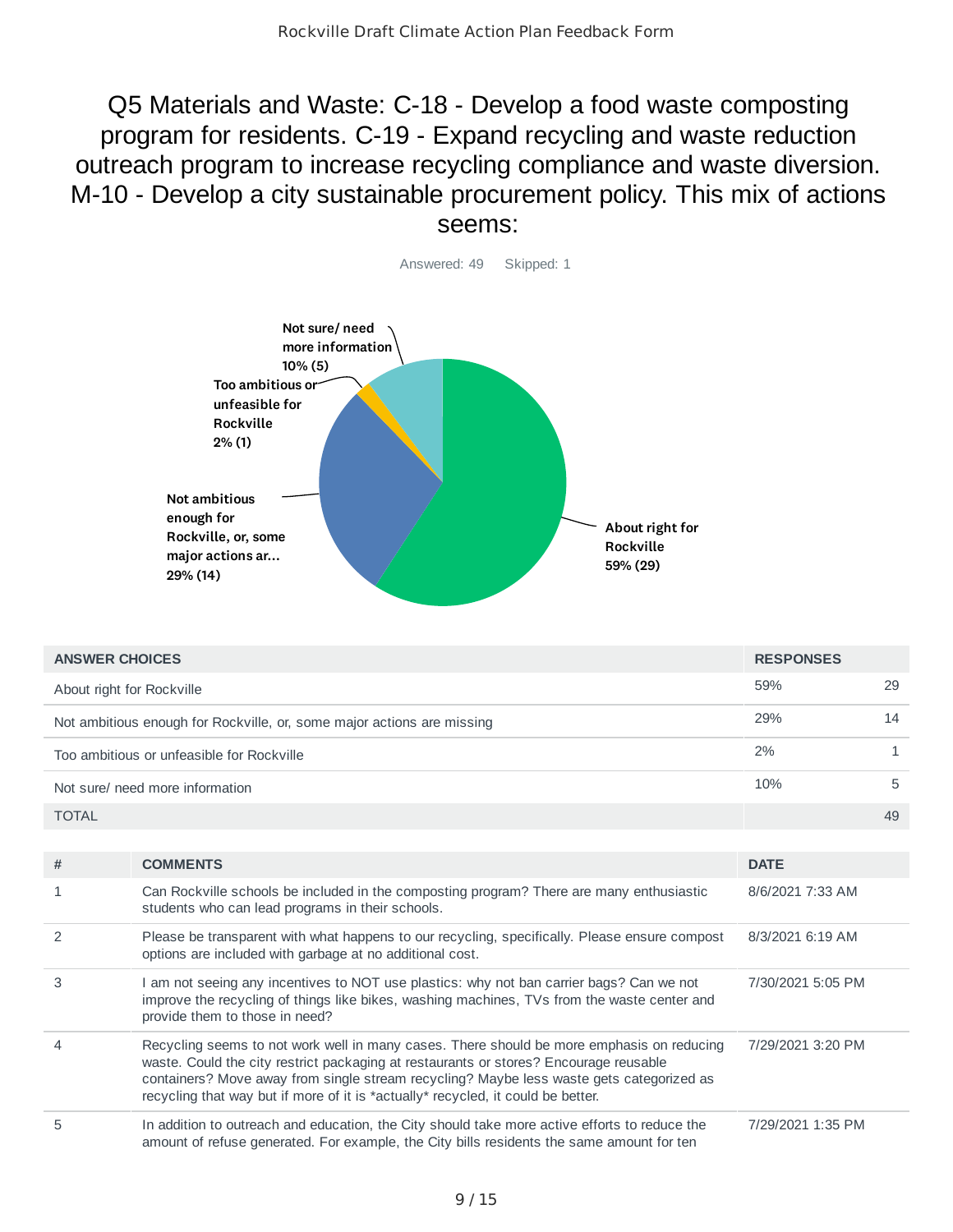trash bags generated each week as one. If residents were charged more for generating more trash, they will be more likely to think about their choices and hopefully limit the amount of trash they generate.

| 6              | What can be done to reduce plastic pellet pollution?                                                                                                                                                                                                                                                                                                     | 7/29/2021 10:37 AM |
|----------------|----------------------------------------------------------------------------------------------------------------------------------------------------------------------------------------------------------------------------------------------------------------------------------------------------------------------------------------------------------|--------------------|
| $\overline{7}$ | Encourage residents to reduce and reuse, using recycling as only the last option.                                                                                                                                                                                                                                                                        | 7/29/2021 10:02 AM |
| 8              | Provide nonperishable food collection and distribution services; make recycling of material<br>actually happen, not just collect it and dump it; make manufacturers/suppliers recycle their<br>own waste, setting penalties when it doesn't happen; look at entire lifecycle as part of<br>sustainable procurement (cradle to grave)                     | 7/29/2021 9:48 AM  |
| 9              | There needs to be a system to disincentivize garbage while better monitoring recycling.<br>Currently there is no financial cost to throwing everything in the garbage or filling the recycle<br>bin with many items that can't be recycled.                                                                                                              | 7/28/2021 9:22 PM  |
| 10             | Citizens like to recycle but it often seems too complicated (e.g., all plastics except #6 are<br>recyclable, maybe). Put more onus on the manufacturers of plastics and entities that package<br>their products in plastic to reclaim their plastic waste or not use plastic or non-recyclable<br>materials at all.                                      | 7/28/2021 7:13 PM  |
| 11             | More technical assistance on recycling to management and leadership in established group<br>living communities. People are clearly still confused on how to get recycling cooperation in<br>apartment buildings and congregate living environments.                                                                                                      | 7/28/2021 6:31 PM  |
| 12             | Implement county composting program for county facilities including schools                                                                                                                                                                                                                                                                              | 7/28/2021 6:01 PM  |
| 13             | Everybody gets a drum composter.                                                                                                                                                                                                                                                                                                                         | 7/28/2021 3:18 PM  |
| 14             | The population needs more education about recycling and reducing waste.                                                                                                                                                                                                                                                                                  | 7/28/2021 1:50 PM  |
| 15             | ensure that recycling program is responsibly managed and materials are actually disposed of<br>properly                                                                                                                                                                                                                                                  | 7/28/2021 12:19 PM |
| 16             | Needs a cost-benefit analysis                                                                                                                                                                                                                                                                                                                            | 7/28/2021 12:11 PM |
| 17             | We have composted in Rockville for many years on our 1/4 acre of land. Encourage Food<br>Waste pickup and composting for multi-family housing projects in the City                                                                                                                                                                                       | 7/28/2021 11:03 AM |
| 18             | Ecourage/educate businesses to reduce plastic waste. Since COVID, many Town Center<br>restaurants are now using plastic-ware, even though it's been determined that COVID is<br>transmitted through the air, not on surfaces. An educational campaign discouraging the use of<br>single-use plastics (for businesses and residents) could go a long way. | 7/28/2021 10:50 AM |
| 19             | Need to show how less consumption can be accomplished. If you are serious, you will have to<br>stop over-consuming.                                                                                                                                                                                                                                      | 7/28/2021 10:50 AM |
| 20             | Please be more specific on C-18 - Develop a food waste composting program for residents                                                                                                                                                                                                                                                                  | 7/28/2021 10:11 AM |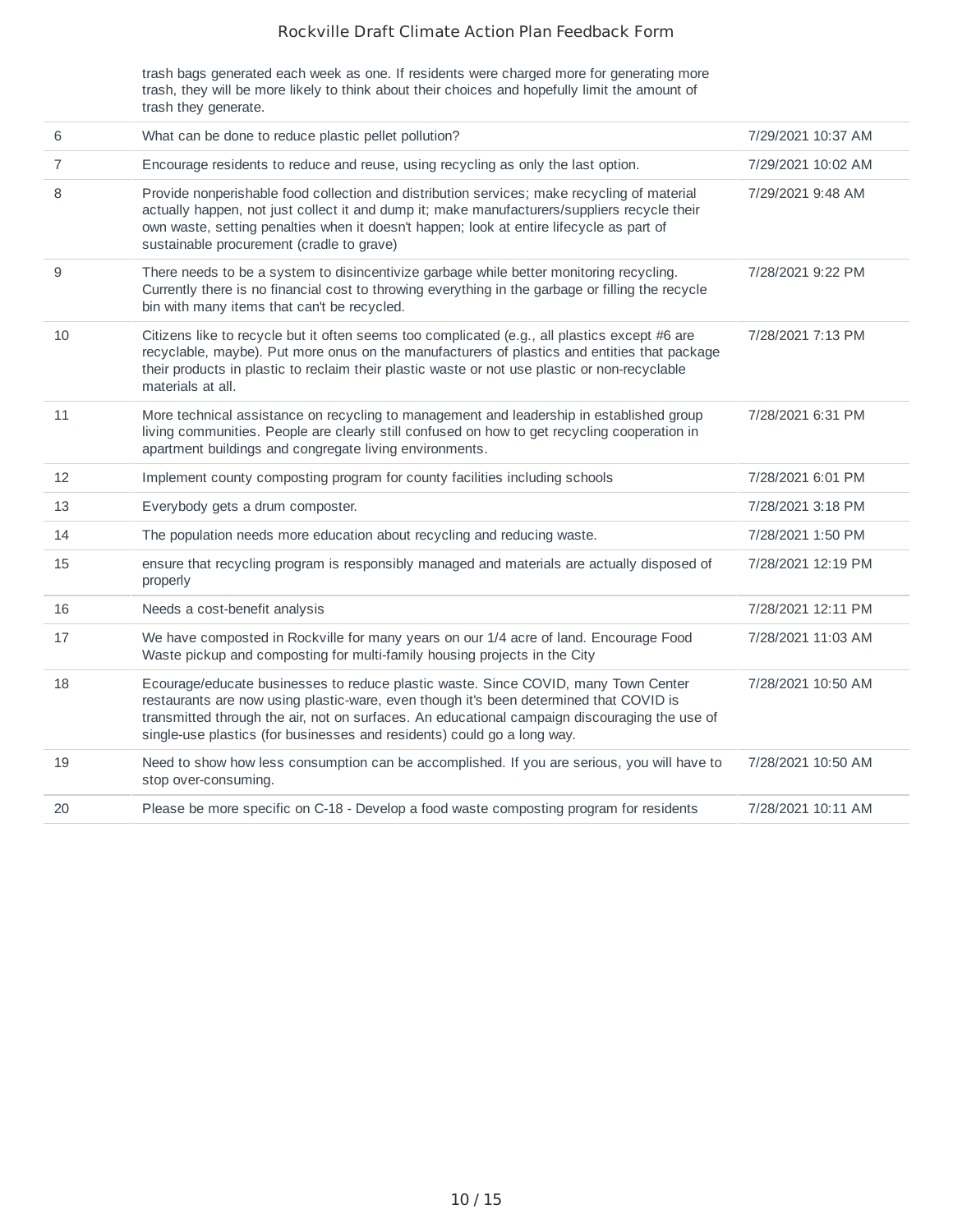Q6 Resiliency Draft Actions: C-20 - Incorporate climate resilient building and infrastructure design features in new buildings and retrofits. C-21 - Update floodplain maps and community program to incorporate new FEMA requirements. C-22 - Work with Montgomery County and State agencies to provide cooling centers and resilience hubs. C-23 - Work with Montgomery County and community partners to measure and map urban heat islands to mitigate exposure to extreme heat. C-24 - Increase tree planting, green and cool roofs, and cool pavements on public and private property. M-11 - Continue assessing the vulnerability of Rockville's critical infrastructure, facilities and services, and prioritize areas for improved climate resiliency. M-12 - Advocate for state and federal authorities to update stormwater infrastructure design, operations and maintenance standards to accommodate new rainfall/ storm event projections. M-13 - Update the storm drain conveyance capacity assessment and identify constraints and areas at risk for worsened flooding and drainage problems. M-14 - Develop and implement Heat Illness Prevention Plans for various city services and operations. This mix of actions seems:



Answered: 48 Skipped: 2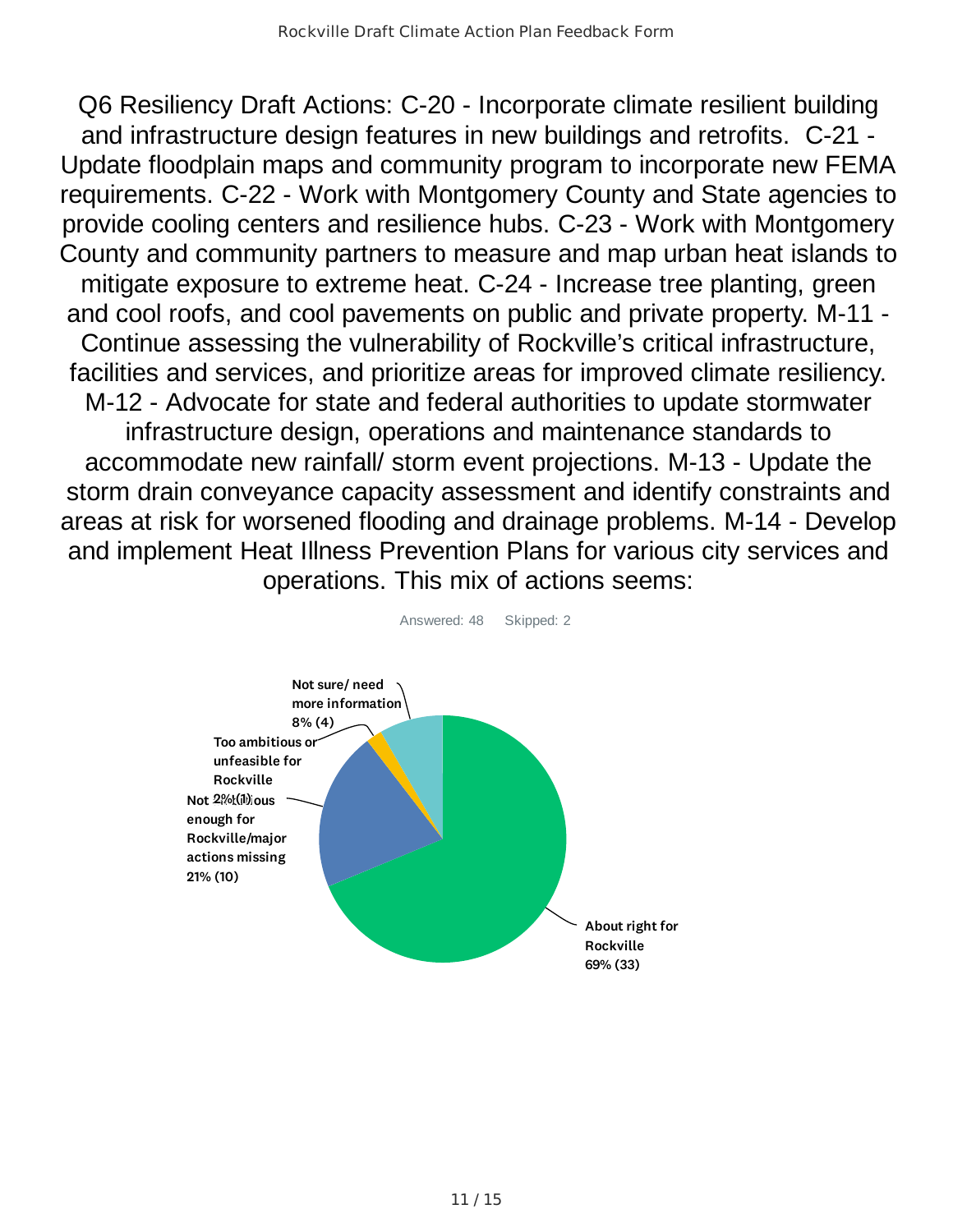| <b>ANSWER CHOICES</b>                                    | <b>RESPONSES</b> |    |
|----------------------------------------------------------|------------------|----|
| About right for Rockville                                | 69%              | 33 |
| Not ambitious enough for Rockville/major actions missing | 21%              | 10 |
| Too ambitious or unfeasible for Rockville                | 2%               |    |
| Not sure/ need more information                          | 8%               | 4  |
| <b>TOTAL</b>                                             |                  | 48 |

| #              | <b>COMMENTS</b>                                                                                                                                                                                                                                                                                                                                                                                                                                                       | <b>DATE</b>        |
|----------------|-----------------------------------------------------------------------------------------------------------------------------------------------------------------------------------------------------------------------------------------------------------------------------------------------------------------------------------------------------------------------------------------------------------------------------------------------------------------------|--------------------|
| 1              | Require new builds and substantial renovations to incorporate C-24 and reduce runoff.<br>Establish fee and review process when removing trees over a certain diameter.                                                                                                                                                                                                                                                                                                | 7/31/2021 11:48 AM |
| 2              | How do we get to have less water usage and better seepage of water into land rather than have<br>it all flood into the Chesapeake?                                                                                                                                                                                                                                                                                                                                    | 7/30/2021 5:05 PM  |
| 3              | More trees means more underground root. That could impact sewage. I've experienced before.                                                                                                                                                                                                                                                                                                                                                                            | 7/30/2021 9:41 AM  |
| 4              | The City should perform a study to determine whether it could reduce impermeable surfaces by<br>reducing the size of parking lots, roads, sidewalks, and recreation facilities. It should consider<br>strategies to offset the impermeable surfaces in new residential construction, such as<br>incorporating requirements for water management. It should also change zoning laws to limit<br>the size of parking lots and impermeable surfaces in new construction. | 7/29/2021 1:35 PM  |
| 5              | M-12 & M-13. If this means more "stream restoration" which destroys the long-established<br>drain pattern and disrupts the native flora/fauna microcosms, I am not in favor. However, if this<br>means working upstream to set up berms, better water absorption infrastructure, and less<br>building-over-as-much-land-as possible, I agree.                                                                                                                         | 7/29/2021 10:37 AM |
| 6              | prevent development of known waterways, wetlands, floodplains; enforce (boots-on-the-ground)<br>measures preventing uncontrolled runoff; use more active action words instead of "work with",<br>"assess", "advocate", "update"; stop construction of new impervious pavement (roadways,<br>parking lots)                                                                                                                                                             | 7/29/2021 9:48 AM  |
| $\overline{7}$ | You people need new leadership                                                                                                                                                                                                                                                                                                                                                                                                                                        | 7/29/2021 6:47 AM  |
| 8              | Try to catalog and preserve existing green areas, old trees and wild environments, rather than<br>allowing the razing of wild areas for new construction.                                                                                                                                                                                                                                                                                                             | 7/28/2021 7:13 PM  |
| 9              | Plant trees everywhere                                                                                                                                                                                                                                                                                                                                                                                                                                                | 7/28/2021 3:18 PM  |
| 10             | Educate the public what to do about flooding BEFORE a flood happens!                                                                                                                                                                                                                                                                                                                                                                                                  | 7/28/2021 1:50 PM  |
| 11             | Needs a cost-benefit analysis                                                                                                                                                                                                                                                                                                                                                                                                                                         | 7/28/2021 12:11 PM |
| 12             | Again my concern is with tree planting. Trees need to be balanced against the health of the<br>people. We could inadvertently discourage both business and residency due being known for<br>high tree allergies.                                                                                                                                                                                                                                                      | 7/28/2021 11:08 AM |
| 13             | Again, don't waste money on planting trees in suburbia on Open land YES -- and come see<br>what Rockville Cemetery has done to replace wonderful old oaks and other hardwoods.                                                                                                                                                                                                                                                                                        | 7/28/2021 11:03 AM |
| 14             | Rather than planting new trees, make it hard to take down large trees that are already creating<br>shade (and taking up water with established roots). Build solar canopies over parking lots/buss<br>stops/playgrounds to provide shade while creating green energy.                                                                                                                                                                                                 | 7/28/2021 10:50 AM |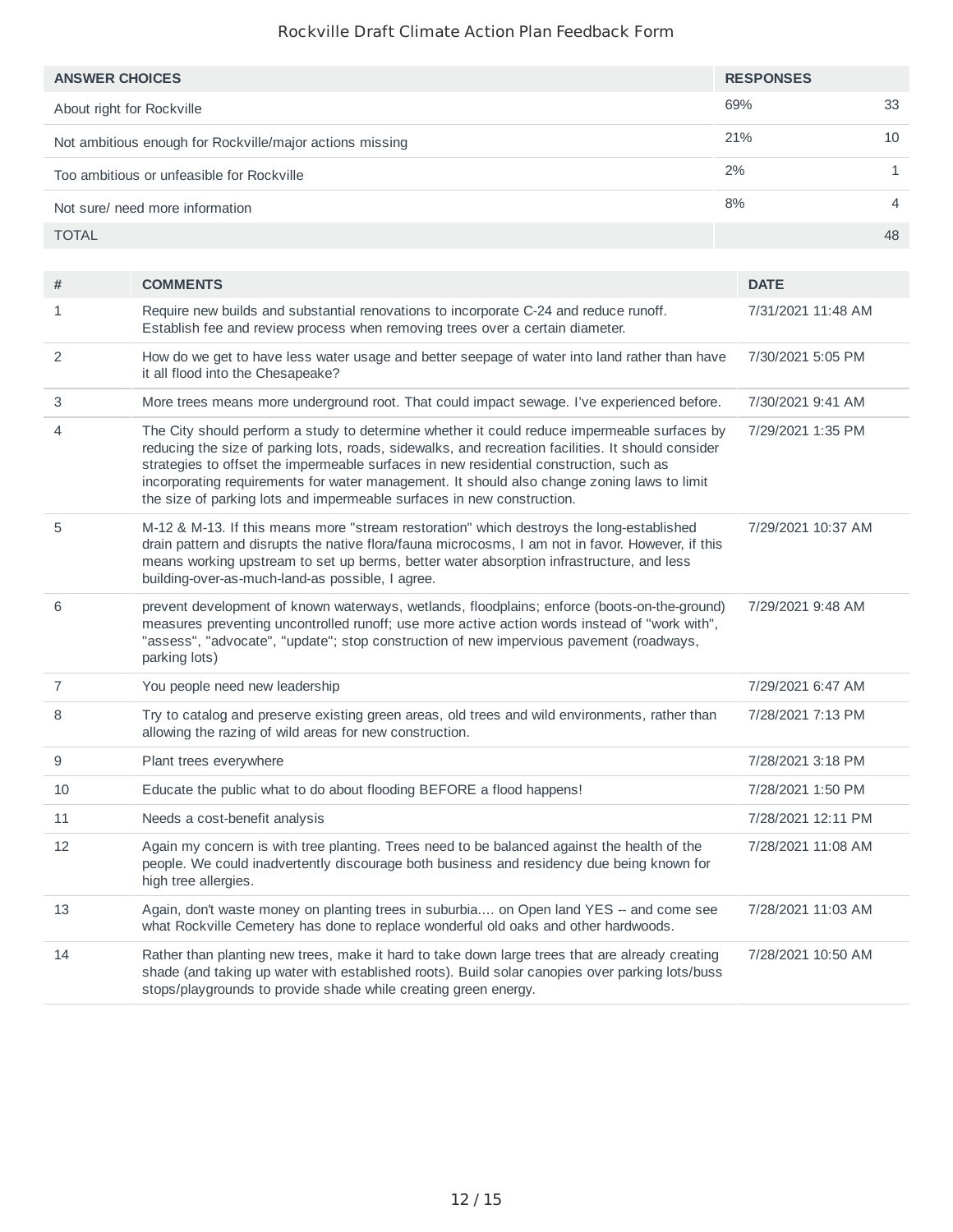Q7 Public Engagement and Oversight Draft Actions: C-25 - Work with community partners to conduct a public engagement campaign to reduce emissions and adapt to the impacts from climate change C-26 - Develop metrics and performance indicators for climate actions to establish a datadriven assessment and reporting process M-15 - Incorporate climate mitigation and resiliency considerations into the City's budget prioritization processM-16 - Develop an interdepartmental climate action team to implement and track plan progress



| <b>ANSWER CHOICES</b> |                                                                                                                                                                                                                                                                                       |             | <b>RESPONSES</b>   |                |
|-----------------------|---------------------------------------------------------------------------------------------------------------------------------------------------------------------------------------------------------------------------------------------------------------------------------------|-------------|--------------------|----------------|
|                       | This mix of actions seems about right for Rockville                                                                                                                                                                                                                                   |             | 67%                | 32             |
|                       | This mix of actions seems not ambitious enough for Rockville, or, some major actions are missing                                                                                                                                                                                      |             | 23%                | 11             |
|                       | This mix of actions seems too ambitious or unfeasible for Rockville                                                                                                                                                                                                                   |             | 2%                 | 1              |
|                       | Not sure/ need more information                                                                                                                                                                                                                                                       |             | 8%                 | $\overline{4}$ |
| <b>TOTAL</b>          |                                                                                                                                                                                                                                                                                       |             |                    | 48             |
|                       |                                                                                                                                                                                                                                                                                       |             |                    |                |
| #                     | <b>COMMENTS</b>                                                                                                                                                                                                                                                                       | <b>DATE</b> |                    |                |
| $\mathbf{1}$          | As a general comment, a greenhouse gas reduction target or a target for being net-zero as<br>Rockville by Year 20XX would have been meaningful. It probably makes most sense to be<br>aligned with Montgomery County's target.                                                        |             | 8/6/2021 7:33 AM   |                |
| $\mathcal{P}$         | Thank you for soliciting feedback. These are helpful plans for the environment, but we are in a<br>dire situation and the planet is priority $#1$ . Also, I hope to see these measures being executed<br>by defunding bloated police and military programs.                           |             | 8/3/2021 6:19 AM   |                |
| 3                     | Offer incentives to residents and businesses for emissions reductions. I appreciate some of<br>these measures will be costly and I'm prepared to pay taxes to support them. It's an<br>investment that will save us money and attract revenue (residents & businesses) in the future. |             | 7/31/2021 11:48 AM |                |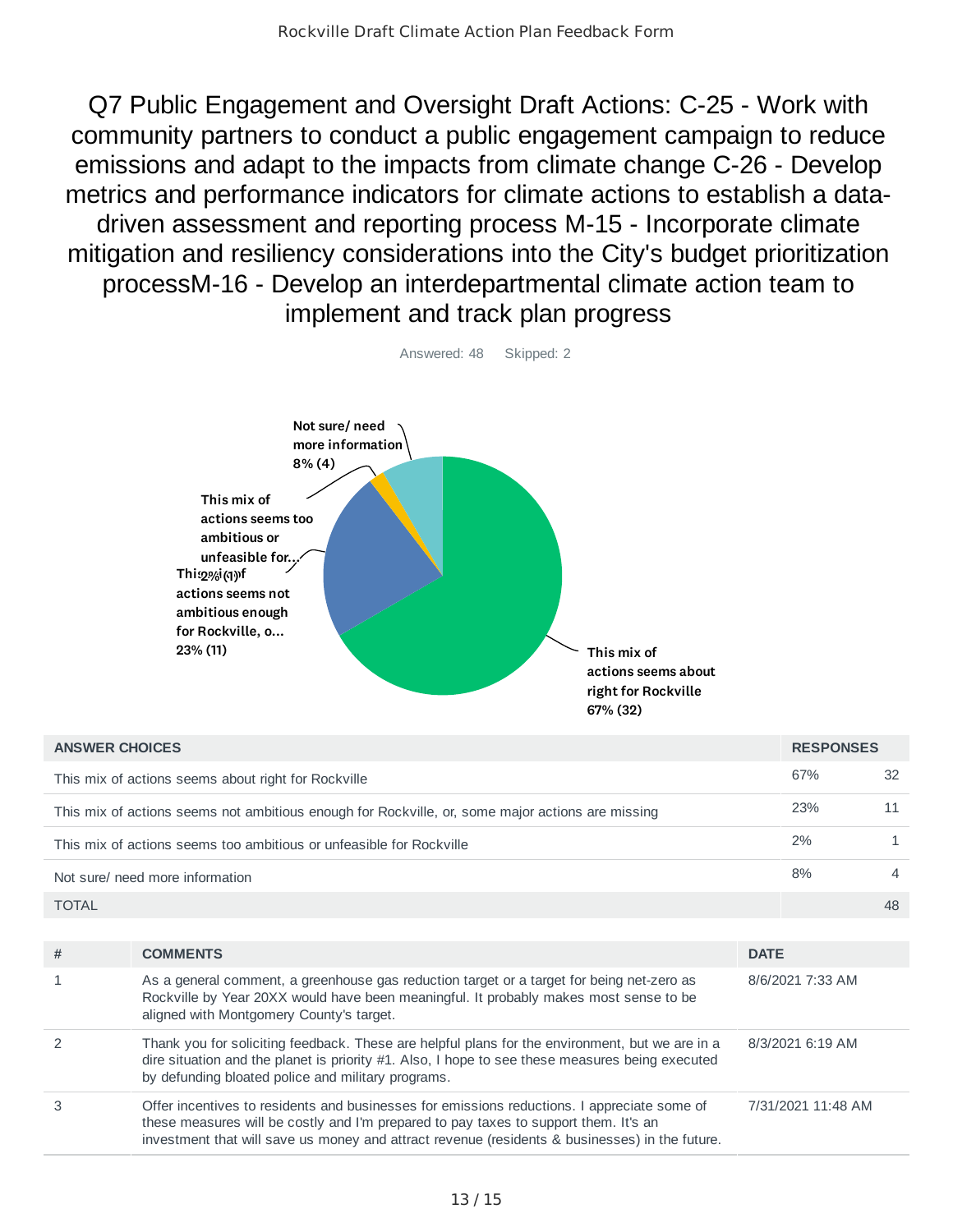| 4  | The City's progress in meeting its goals should be publicly reported. The goals should also be<br>developed with overall climate goals in mind. For example, if experts report the world needs to<br>reduce its carbon output by 30%, the City should establish goals to ensure the City<br>accomplishes at least that reduction. | 7/29/2021 1:35 PM  |
|----|-----------------------------------------------------------------------------------------------------------------------------------------------------------------------------------------------------------------------------------------------------------------------------------------------------------------------------------|--------------------|
| 5  | Although there seems to be a lot of "development" in this group, we have to start somewhere. I<br>hope this leads to more actionable items soon.                                                                                                                                                                                  | 7/29/2021 10:37 AM |
| 6  | It all comes down to M-15: \$ and where it is spent                                                                                                                                                                                                                                                                               | 7/29/2021 9:48 AM  |
|    | The people need to put their foot down                                                                                                                                                                                                                                                                                            | 7/29/2021 6:47 AM  |
| 8  | The City should measure air pollution (and noise pollution and light pollution) at various<br>locations in the City and develop mitigation measures based on findings. Certain<br>neighborhoods are more impacted by vehicle emissions than others.                                                                               | 7/28/2021 7:13 PM  |
| 9  | Each of the topics of the plan need their own outreach plan.                                                                                                                                                                                                                                                                      | 7/28/2021 6:31 PM  |
| 10 | Add educational impacts into all levels of schools.                                                                                                                                                                                                                                                                               | 7/28/2021 2:38 PM  |
| 11 | Needs a cost-benefit analysis                                                                                                                                                                                                                                                                                                     | 7/28/2021 12:11 PM |